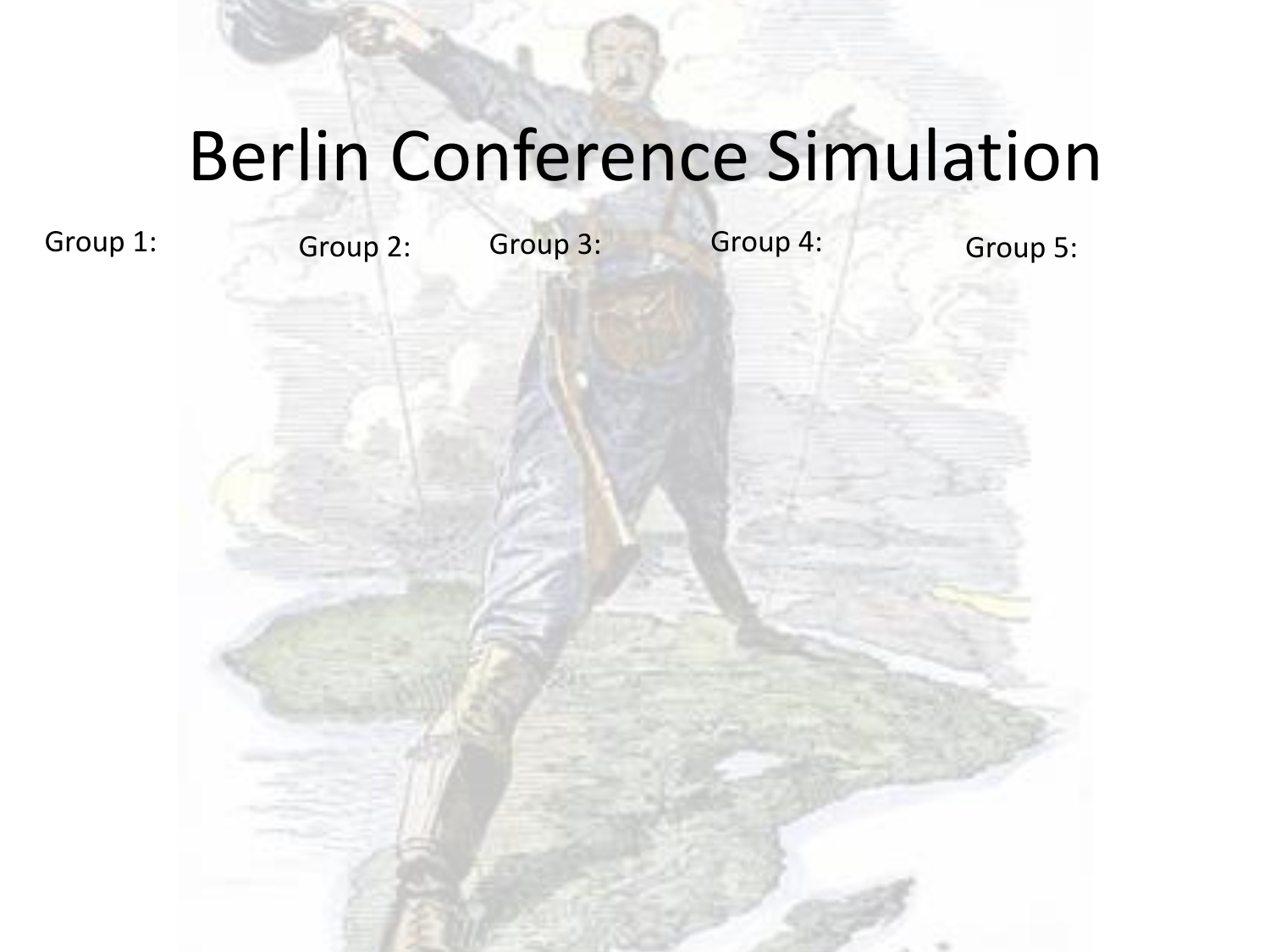#### Berlin Conference

• The Year in 1889 and the Chancellor of Germany (Otto von Bismarck) has called together the leaders of Europe to divide Africa among the world powers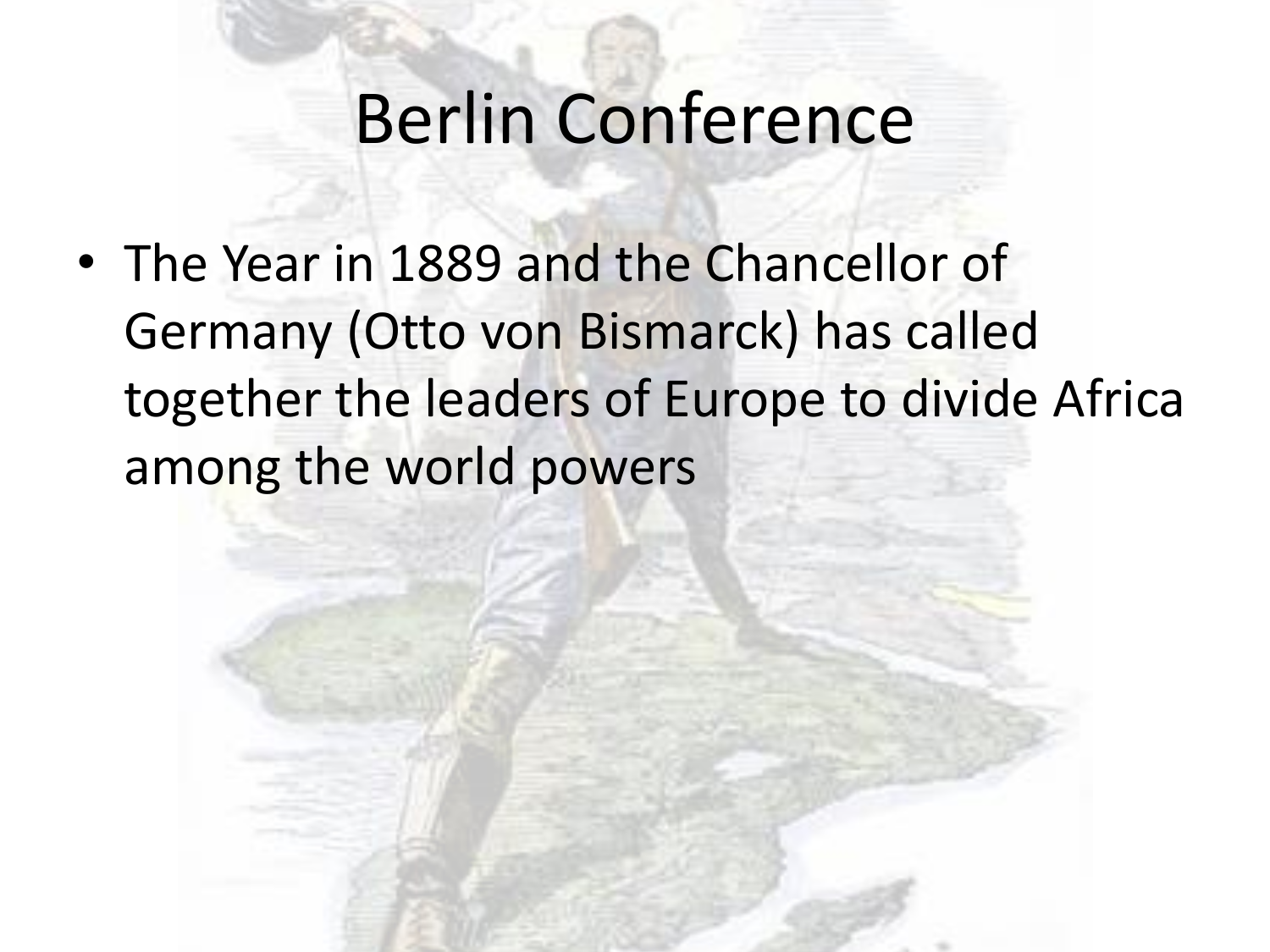#### Your Job

- You will be acting as a representative for your country and you will be negotiating with other representatives to try to get support for you taking over a particular area of land
	- Group 1 Great Britain
	- Group 2 France
	- Group 3 Germany
	- Group 4 Belgium
	- Group 5 United States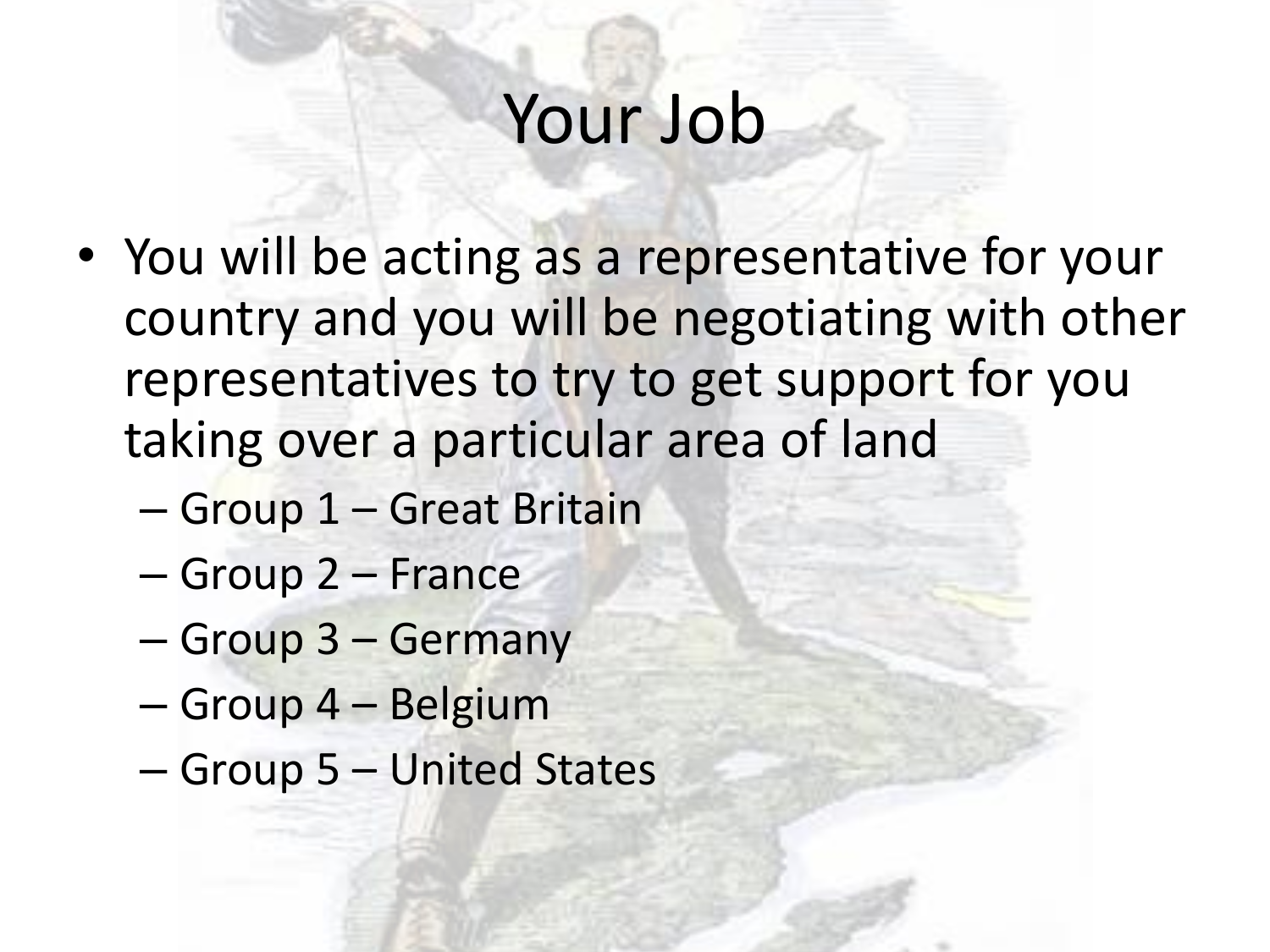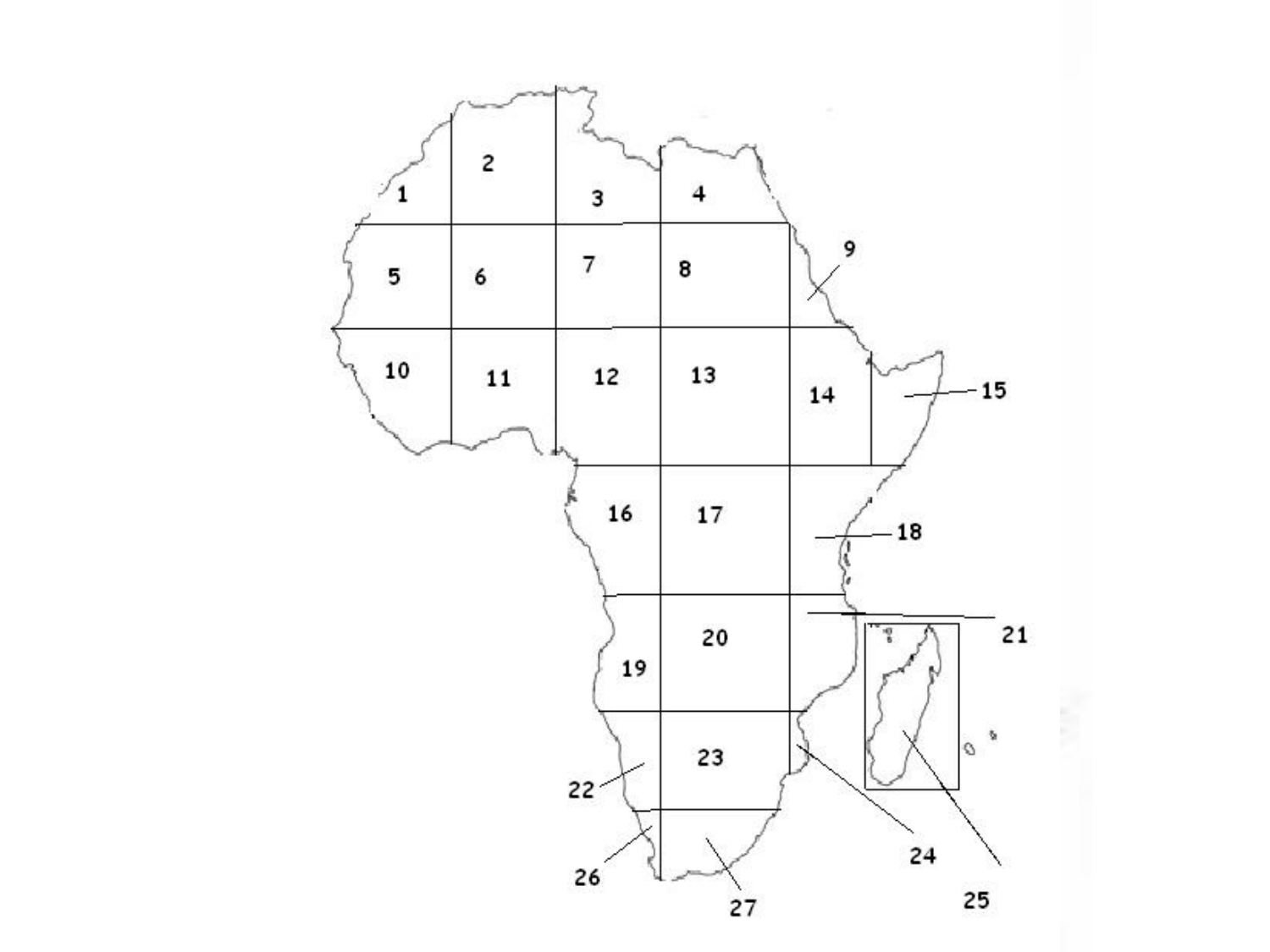# Roles

- Each group will need a Head Representative who will be responsible for handing in their countries "orders" at the end of each turn
	- Only the Head Representative can do so
	- Each turn will last approximately 5 min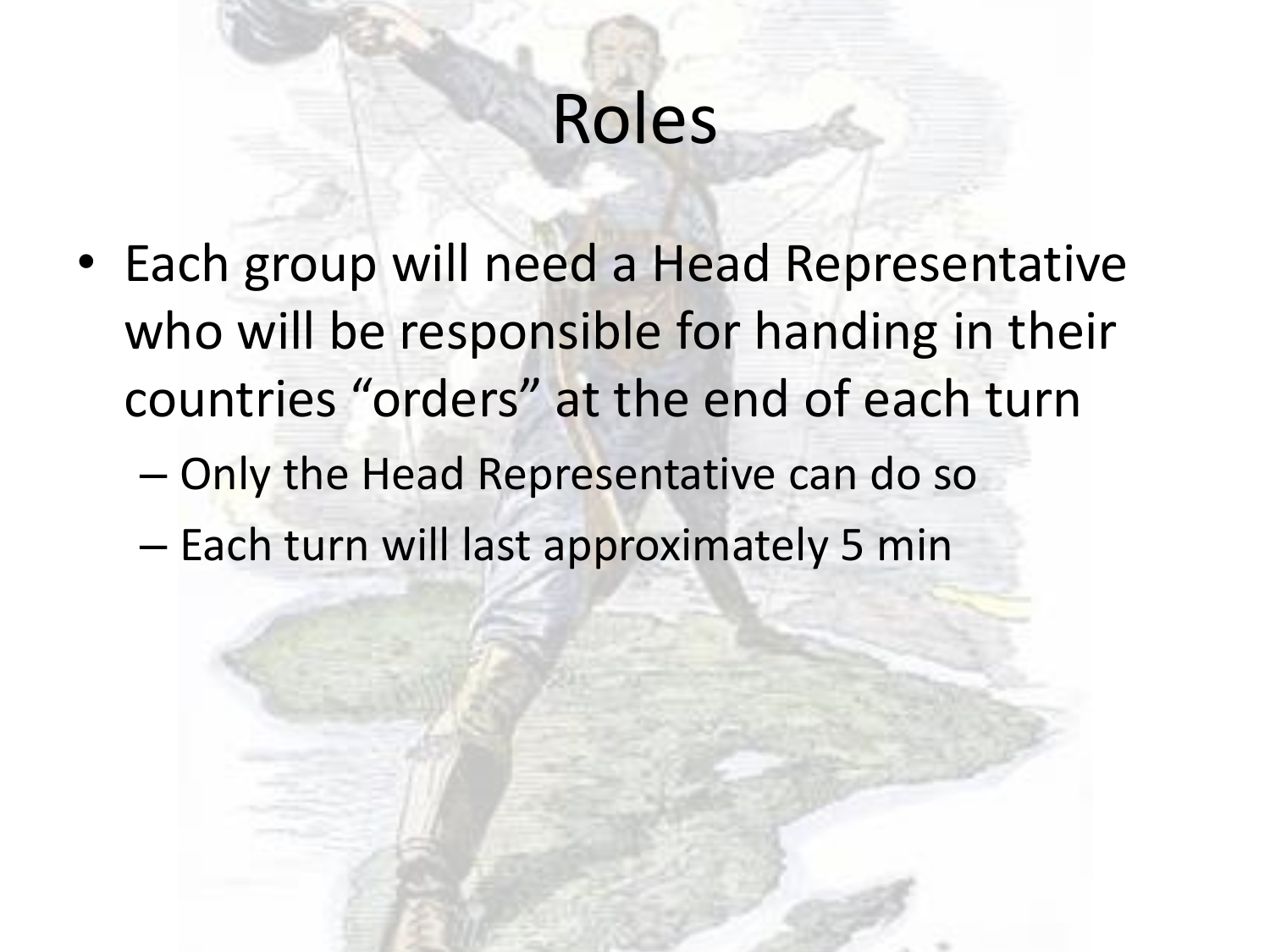# Rules

- In every deal countries must get support from other countries who would allow them to take over a certain area
	- The bigger the country = more support points = easier to take over a country
		- Not enough support and the deal fails
	- In deals between countries no more than 3 African territories can be transferred per turn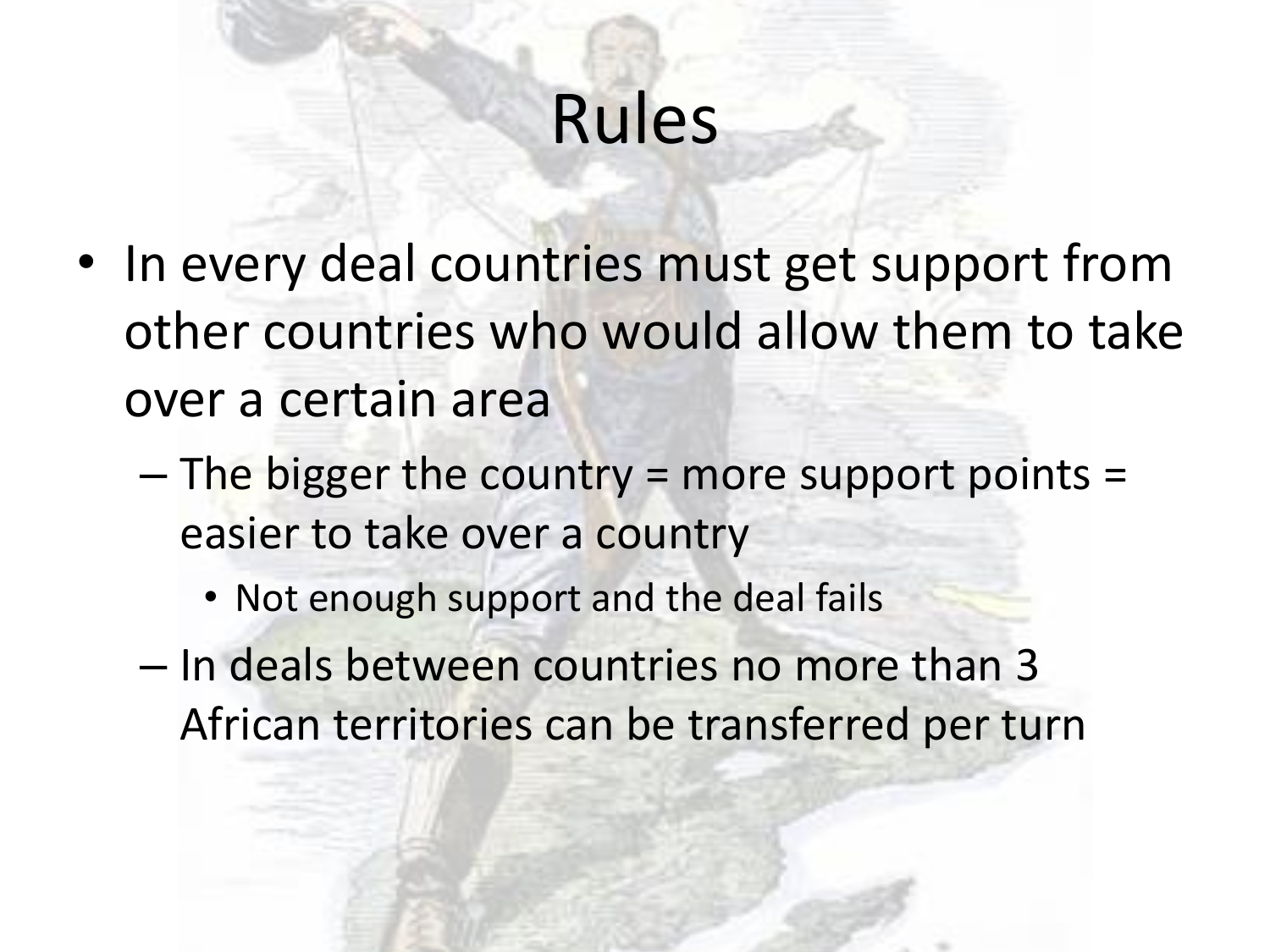#### How you will be graded

- Participation
	- During the activity you will be expected to be helping in some way or another
		- Negotiating with other countries to make deals
		- Working with maps to figure out which
- Countries' success
	- Country needs to be at least semi-successful in taking over what it needs to
		- As laid out in your scripts
- Reflection
	- Written reflection to today's activity to be completed at end of game.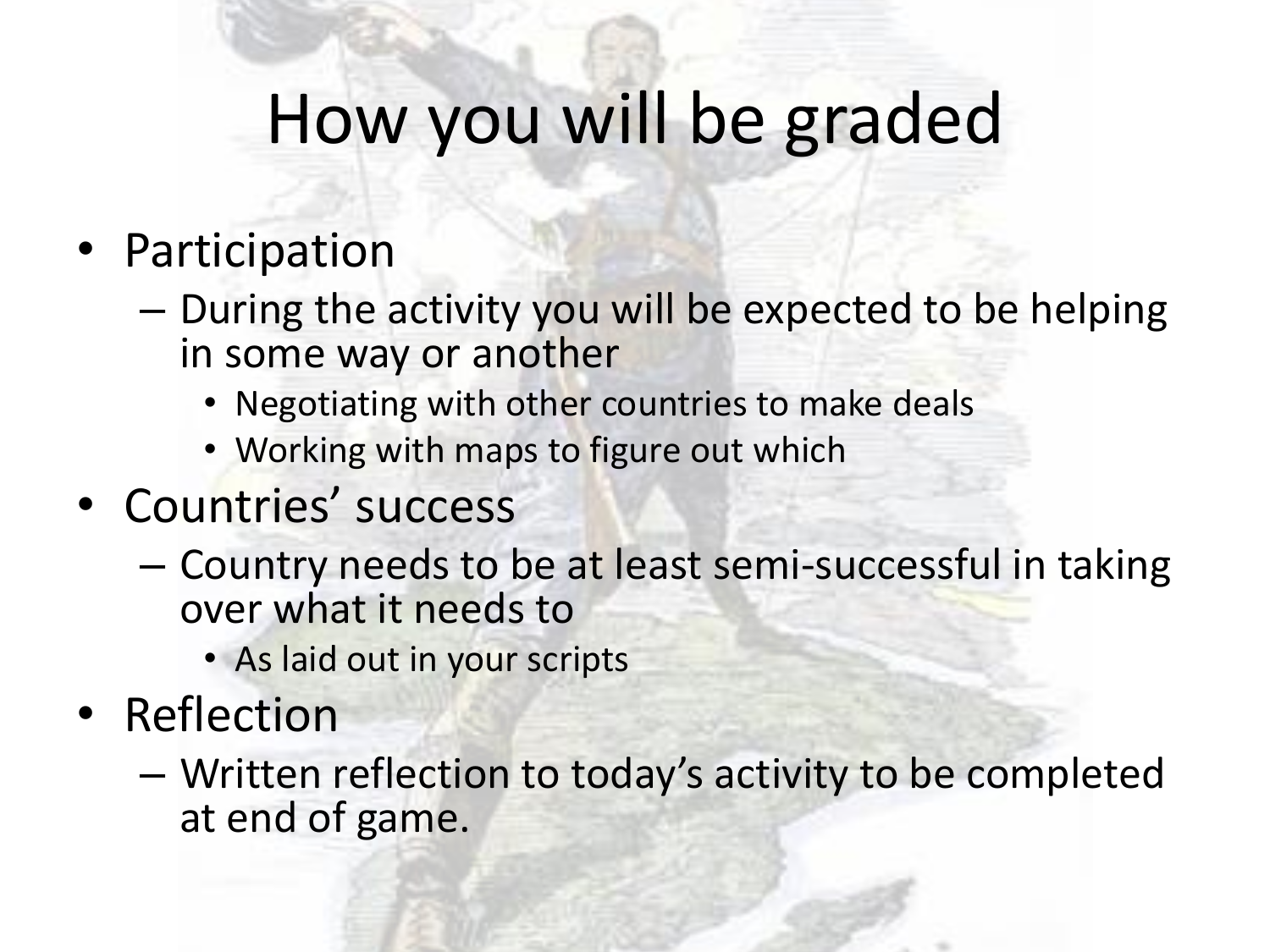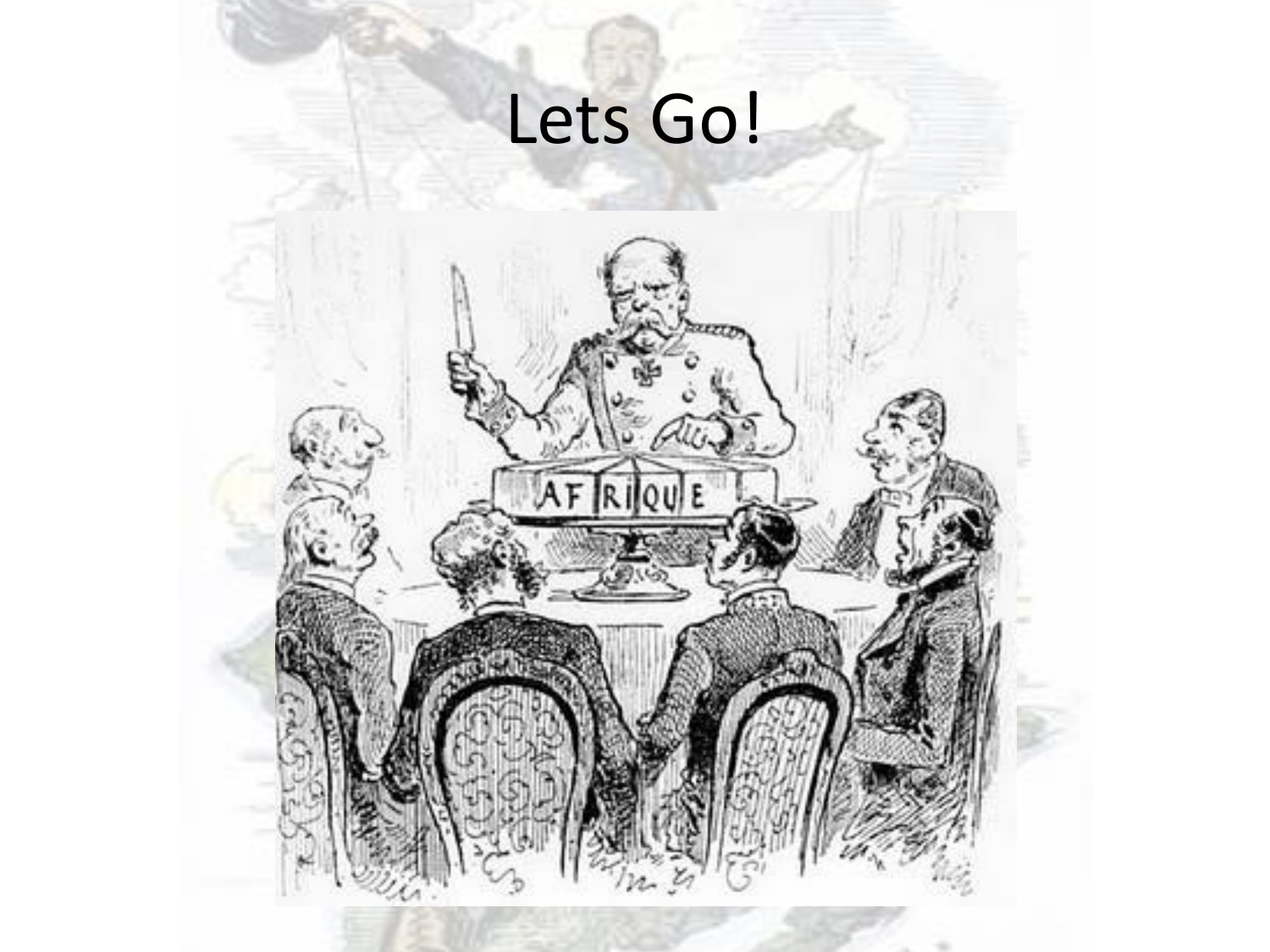## Reflection

1. What made it difficult for your country to accomplish its goals?

- Do you think you were successful in completing your goals? Why or why not?
- 2. How did you consider the following factors when deciding which territories to take over?
	- Geography
	- Other power's ambitions
	- The Native inhabitants of Africa

3. Knowing that this is how Africa was divided among European powers what potential troubles do you foresee in the future because of the process of imperialism?